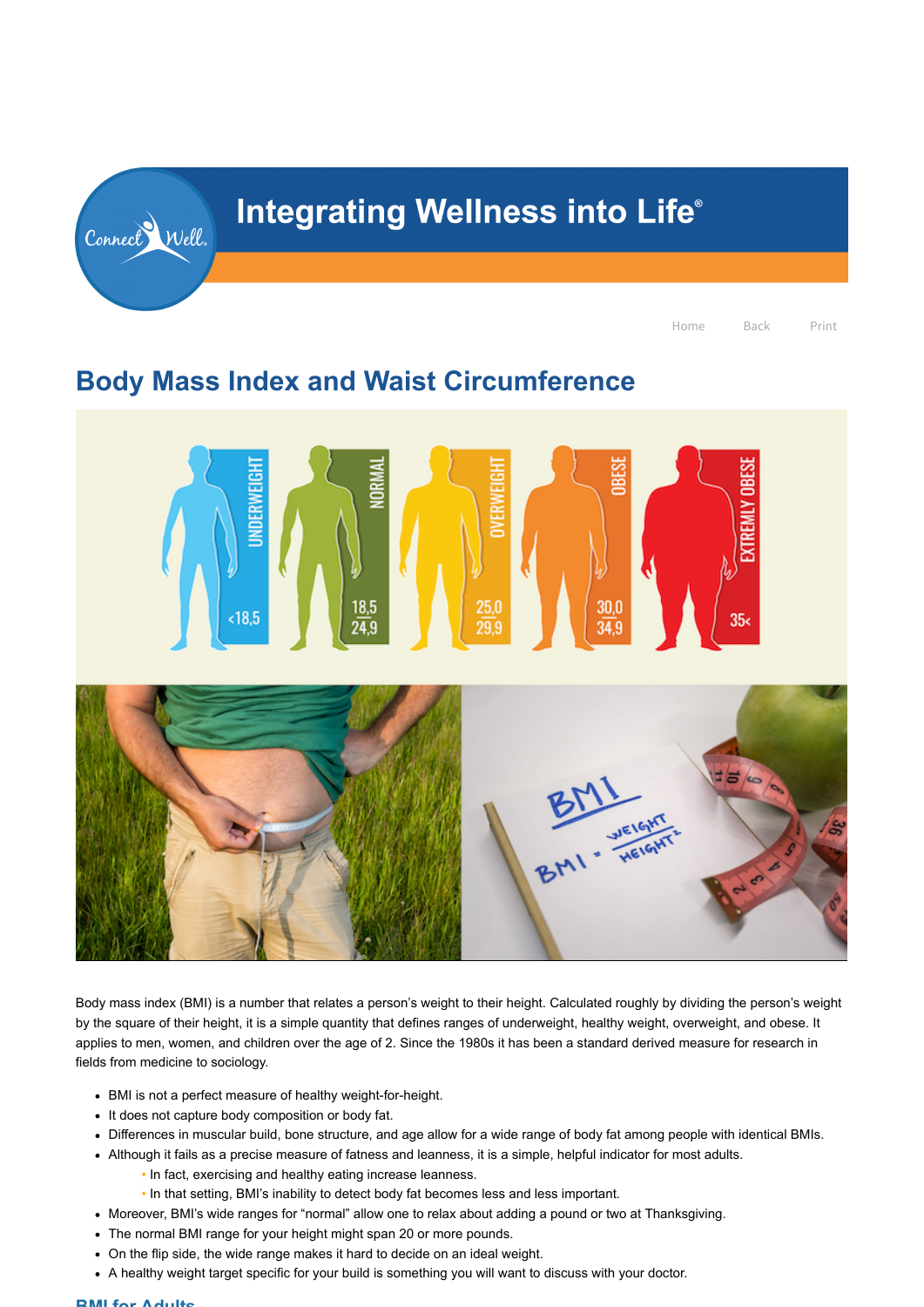#### **BMI for Adults**

Use this [BMI Calculator](https://www.cdc.gov/healthyweight/assessing/bmi/adult_bmi/english_bmi_calculator/bmi_calculator.html) on the Centers for Disease Control and Prevention website to calculate your BMI.

You can also calculate BMI by using this formula:

**Formula for BMI** = (Weight in Pounds X 703) ÷ (Height in inches X Height in inches)

Determine the range of your BMI:

- **Underweight:** BMI below 18.5
- **Healthy weight:** BMI 18.5-24.9
- **Overweight:** BMI 25-29.9
- **Obese:** BMI 30 and above

## **BMI for Children**

Use this [BMI Calculator](https://www.cdc.gov/healthyweight/bmi/calculator.html) on the Center for Disease Control and Prevention website to calculate your child's BMI.

For children and teens, BMI is calculated using the same equation. However it is interpreted differently. The number is plotted on a growth chart to obtain a percentile-ranking for sex and age.

The percentile indicates the relative position of the child's BMI among similar children:

- Underweight: Less than the 5<sup>th</sup> percentile
- Healthy weight: 5<sup>th</sup> percentile to less than the 85<sup>th</sup> percentile
- Overweight: 85<sup>th</sup> to less than the 95<sup>th</sup> percentile
- Obese: Equal to or greater than the 95<sup>th</sup> percentile

BMI is used as a screening tool to identify possible weight problems for children. The CDC and the American Academy of Pediatrics (AAP) recommend the use of BMI to screen for overweight and obesity in children beginning at two years old.

BMI is not a diagnostic tool by itself. Other assessments have to be considered when a child has a high BMI for his or her age and gender. To determine if excess fat is a problem, a healthcare provider needs to perform further assessments. Those might include measuring lean body mass, evaluating diet, exercise, daily habits, and family history, and screening in other appropriate ways.

## **Waist Circumference**

Fat around internal abdominal organs (visceral fat) is highly related to metabolic disease. Waist circumference is an easy way to determine and describe how much visceral fat is inside the abdomen. So waist circumference is a good measure of the risk for metabolic syndrome and related chronic diseases.

Follow these steps to accurately measure waist circumference:

- Use a non-stretch measuring tape.
- Stand straight, with a relaxed posture, with arms at the sides and feet positioned close together. Do not suck in your stomach.
- Bare the abdomen, and measure at the belly button. Measurements at that level correlate best with metabolic syndrome.
- Keep the tape measure tight but not constricting.
- Keep it parallel to the floor.
- Take the measurements at the end of the breathing cycle.
- Measure 3 times and calculate the average of the 2 closest measurements. Record to the nearest 1/16th of an inch.

Women with waist circumferences more than 35 inches and men with waist circumferences more than 40 inches are at increased health risk.

## **Classification of Overweight and Obesity by BMI and Waist Circumference with Associated Disease Risks**

|                       |                |                      |                                                          | <b>Waist Circumference</b>          |
|-----------------------|----------------|----------------------|----------------------------------------------------------|-------------------------------------|
|                       |                |                      | <b>Waist Circumference</b><br>Men 102 cm (40 in) or less | Men greater than 102 cm<br>(40 in)  |
|                       | BMI (kg/m2)    | <b>Obesity Class</b> | Women 88 cm (35 in) or<br><b>less</b>                    | Women greater than 88 cm<br>(35 in) |
| <b>Underweight</b>    | $18.5$         | $\blacksquare$       | $\blacksquare$                                           | $\blacksquare$                      |
| <b>Normal</b>         | 18.5-24.9      |                      |                                                          | $\blacksquare$                      |
| Overweight            | 25-29.9        | $\blacksquare$       | <b>Increased</b>                                         | <b>High</b>                         |
| <b>Obesity</b>        | 30-34.9        |                      | <b>High</b>                                              | <b>Very High</b>                    |
| <b>Morbid Obesity</b> | <u>25-29.9</u> |                      | <b>Very High</b>                                         | <b>Very High</b>                    |